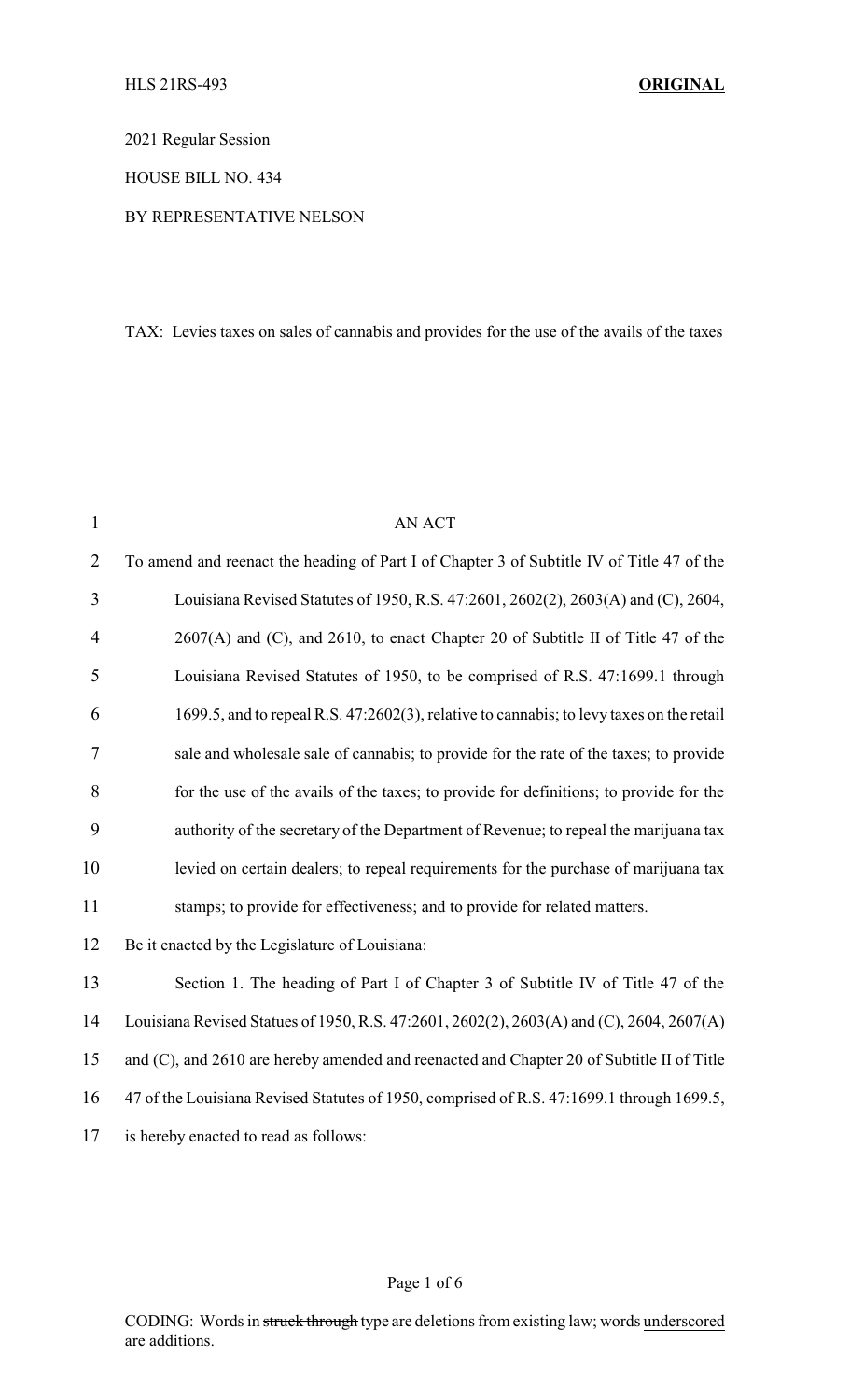| $\mathbf{1}$ | CHAPTER 20. CANNABIS TAX AND LICENSE FEES                                                 |
|--------------|-------------------------------------------------------------------------------------------|
| 2            | §1691.1. Definitions                                                                      |
| 3            | A. The following terms as used in this Chapter shall have the meaning                     |
| 4            | ascribed to them in this Subsection unless the context clearly indicates otherwise:       |
| 5            | (1) "Cannabis retail sale" means the sale of a cannabis product by a retailer             |
| 6            | to a consumer and shall include all transactions as the secretary of the Department       |
| 7            | of Revenue, upon investigation, finds to be in lieu of sales.                             |
| 8            | (2) "Cannabis wholesale sale" means the sale of cannabis by a commercial                  |
| 9            | grower licensee to a retailer or the sale of a cannabis product by a cannabis processor   |
| 10           | licensee to a retailer.                                                                   |
| 11           | B. The terms used in this Chapter shall have the meanings ascribed to them                |
| 12           | in R.S. 40:1058.2 unless the context clearly indicates otherwise.                         |
| 13           | §1699.2. Imposition of tax                                                                |
| 14           | A. There is hereby levied a tax upon each cannabis retail sale. The tax shall             |
| 15           | be at the rate of ten percent of the cannabis retail sales price. The tax shall be levied |
| 16           | in addition to state and local sales and use tax or any other tax and shall be reported   |
| 17           | monthly by the retailer on forms prescribed by the secretary and paid by the retailer     |
| 18           | on or before the twentieth day of the month following the month to which the tax is       |
| 19           | applicable.                                                                               |
| 20           | B. There is hereby levied a tax upon each cannabis wholesale sale. The tax                |
| 21           | shall be at the rate of five percent of the cannabis wholesale sales price. The tax       |
| 22           | shall be reported monthly by the commercial grower licensee or cannabis processor         |
| 23           | licensee, as applicable, on forms prescribed by the secretary and paid by the             |
| 24           | commercial grower licensee or cannabis processor licensee on or before the                |
| 25           | twentieth day of the month following the month to which the tax is applicable. There      |
| 26           | shall be no duplication of the tax.                                                       |
| 27           | C. The provisions of this Section shall not apply to any product subject to tax           |
| 28           | pursuant to R.S. 47:1693 or subject to a fee pursuant to R.S. 40:1046.                    |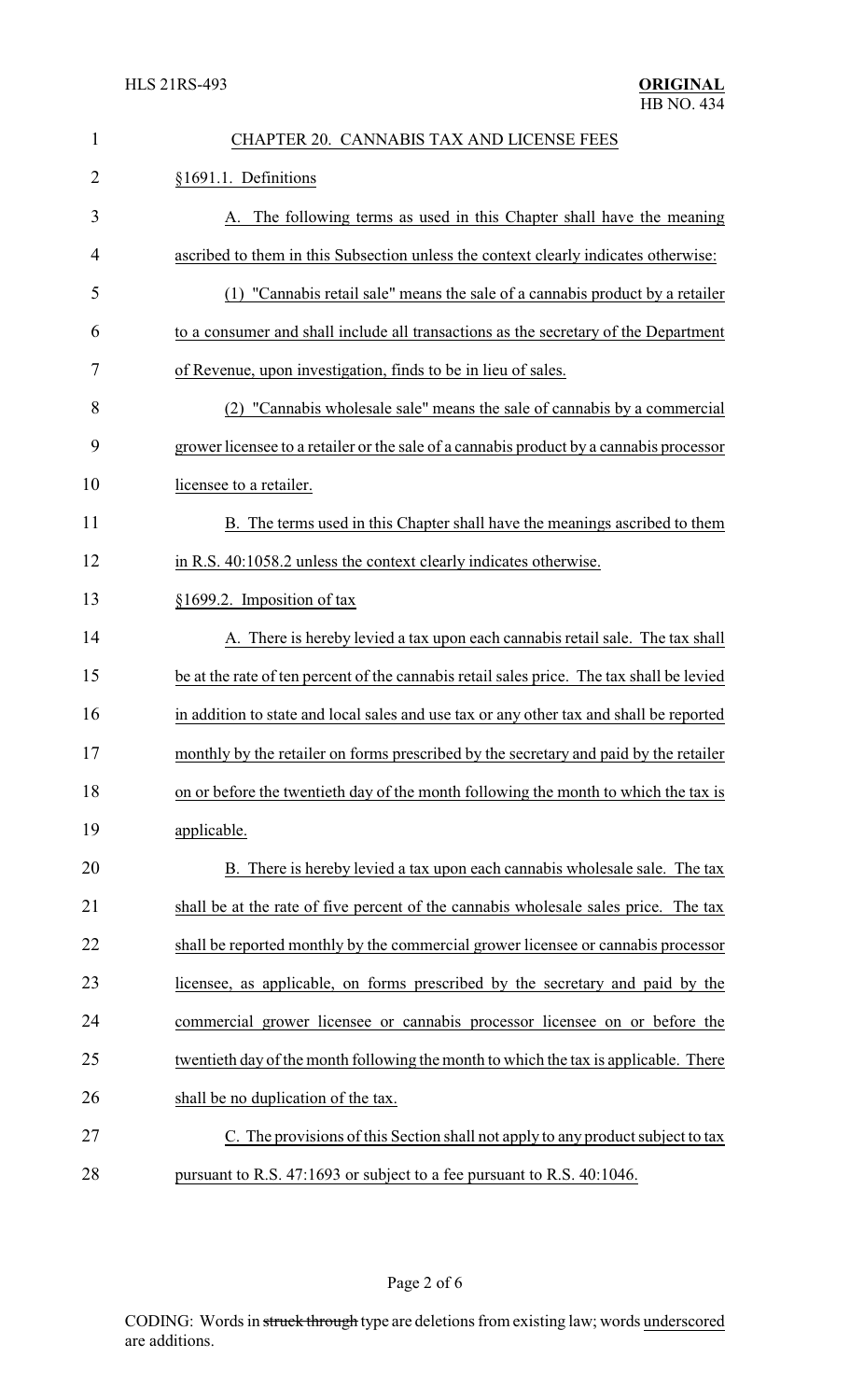| 1              | §1699.3. Enforcement                                                                    |  |  |
|----------------|-----------------------------------------------------------------------------------------|--|--|
| $\overline{2}$ | The secretary of the Department of Revenue shall collect, supervise, and                |  |  |
| 3              | enforce the collection of all taxes, penalties, interest, and other charges that may be |  |  |
| 4              | due under the provisions of this Chapter in the same manner provided for by law         |  |  |
| 5              | under the provisions of this Subtitle.                                                  |  |  |
| 6              | §1699.4. Rules                                                                          |  |  |
| 7              | The secretary of the Department of Revenue may promulgate rules in                      |  |  |
| 8              | accordance with the Administrative Procedure Act as are deemed necessary by the         |  |  |
| 9              | secretary to implement the provisions of this Chapter.                                  |  |  |
| 10             | §1699.5. Disposition of collections                                                     |  |  |
| 11             | A. Twenty percent of the taxes levied pursuant to this Chapter shall be                 |  |  |
| 12             | remitted to the municipality in which the sale occurred to be used for law              |  |  |
| 13             | enforcement in the municipality. However, if the sale did not take place in a           |  |  |
| 14             | municipality, twenty percent of the taxes levied pursuant to this Chapter shall instead |  |  |
| 15             | be remitted to the sheriff for the parish in which the sale occurred to be used for law |  |  |
| 16             | enforcement in the parish.                                                              |  |  |
| 17             | Thirty percent of the taxes levied pursuant to this Chapter shall be<br>В.              |  |  |
| 18             | remitted to the municipality in which the sale occurred. However, if the sale did not   |  |  |
| 19             | take place in a municipality, thirty percent of the taxes levied pursuant to this       |  |  |
| 20             | Chapter shall instead be remitted to the parish in which the sale occurred.             |  |  |
| 21             | C. The remaining fifty percent of the taxes levied pursuant to this Chapter             |  |  |
| 22             | shall be paid into the state treasury and, after compliance with the requirements of    |  |  |
| 23             | Article VII, Section 9(B) of the Constitution of Louisiana relative to the Bond         |  |  |
| 24             | Security and Redemption Fund, shall be credited to the state general fund.              |  |  |
| 25             | *<br>$\ast$<br>*                                                                        |  |  |
| 26             | PART I. MARIJUANA AND CONTROLLED DANGEROUS                                              |  |  |
| 27             | <b>SUBSTANCES TAX</b>                                                                   |  |  |
| 28             | §2601. Imposition of tax                                                                |  |  |
| 29             | There is hereby levied a tax upon dealers of marijuana and controlled                   |  |  |
| 30             | dangerous substances, as defined herein, within the state of Louisiana, according to    |  |  |
| 31             | the classification and rates hereinafter set forth:                                     |  |  |
|                |                                                                                         |  |  |

# Page 3 of 6

CODING: Words in struck through type are deletions from existing law; words underscored are additions.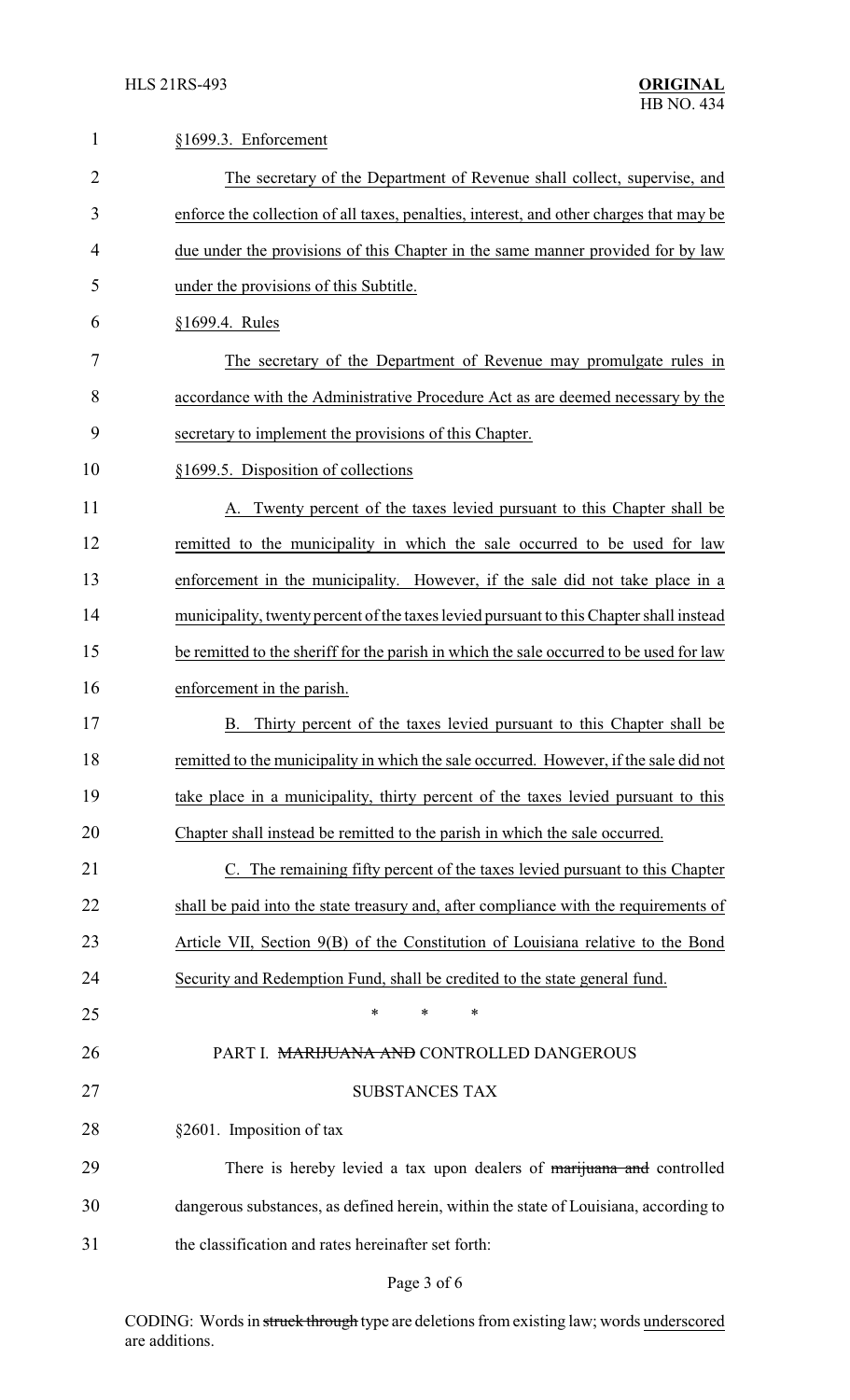| $\mathbf{1}$   | (1) Marijuana. Upon each gram of marijuana, or each portion of a gram, a                       |
|----------------|------------------------------------------------------------------------------------------------|
| $\overline{2}$ | tax of three dollars and fifty cents.                                                          |
| 3              | $(2)$ Controlled dangerous substances. $(a)(1)$ Upon each gram of controlled                   |
| 4              | dangerous substance, or portion of a gram, a tax of two hundred dollars.                       |
| 5              | $\left(\frac{b}{c}\right)$ Upon each ten dosage units unit of a controlled dangerous substance |
| 6              | that is not sold by weight, or portion thereof, a tax of four hundred dollars.                 |
| 7              | §2602. Definitions                                                                             |
| 8              | As used in this Part, the following terms shall have the meaning ascribed to                   |
| 9              | them in this Section unless the context clearly indicates otherwise:                           |
| 10             | *<br>*<br>∗                                                                                    |
| 11             | (2) "Dealer" means a person who in violation of Louisiana law manufactures,                    |
| 12             | produces, ships, transports, or imports into Louisiana or in any manner acquires or            |
| 13             | possesses more than forty-two and one-half grams of marijuana, or seven or more                |
| 14             | grams of any controlled dangerous substance, or ten or more dosage units of any                |
| 15             | controlled dangerous substance which is not sold by weight.                                    |
| 16             | *<br>∗<br>*                                                                                    |
| 17             | §2603. Use of stamps required                                                                  |
| 18             | A. Tax stamps. In order to enforce the collection of the tax levied by this                    |
| 19             | Part, the secretary shall design and have printed or manufactured stamps of such size          |
| 20             | and denomination as may be determined by him and so prepared as to permit them                 |
| 21             | to be easily affixed to or stamped on marijuana or controlled dangerous substances,            |
| 22             | or containers thereof.                                                                         |
| 23             | $\ast$<br>$\ast$<br>∗                                                                          |
| 24             | C. Affixing stamps. Stamps shall be affixed by the dealer on the smallest                      |
| 25             | container or package of marijuana or controlled dangerous substance that is subject            |
| 26             | to the tax, to permit the secretary to readily ascertain by an inspection of any dealer's      |
| 27             | stock on hand whether or not the tax has been paid. The dealer shall cause to be               |
| 28             | affixed on every gram or unit of marijuana or controlled dangerous substance on                |
| 29             | which a tax is due stamps of an amount equaling the tax due thereon, before any                |
|                |                                                                                                |

# Page 4 of 6

CODING: Words in struck through type are deletions from existing law; words underscored are additions.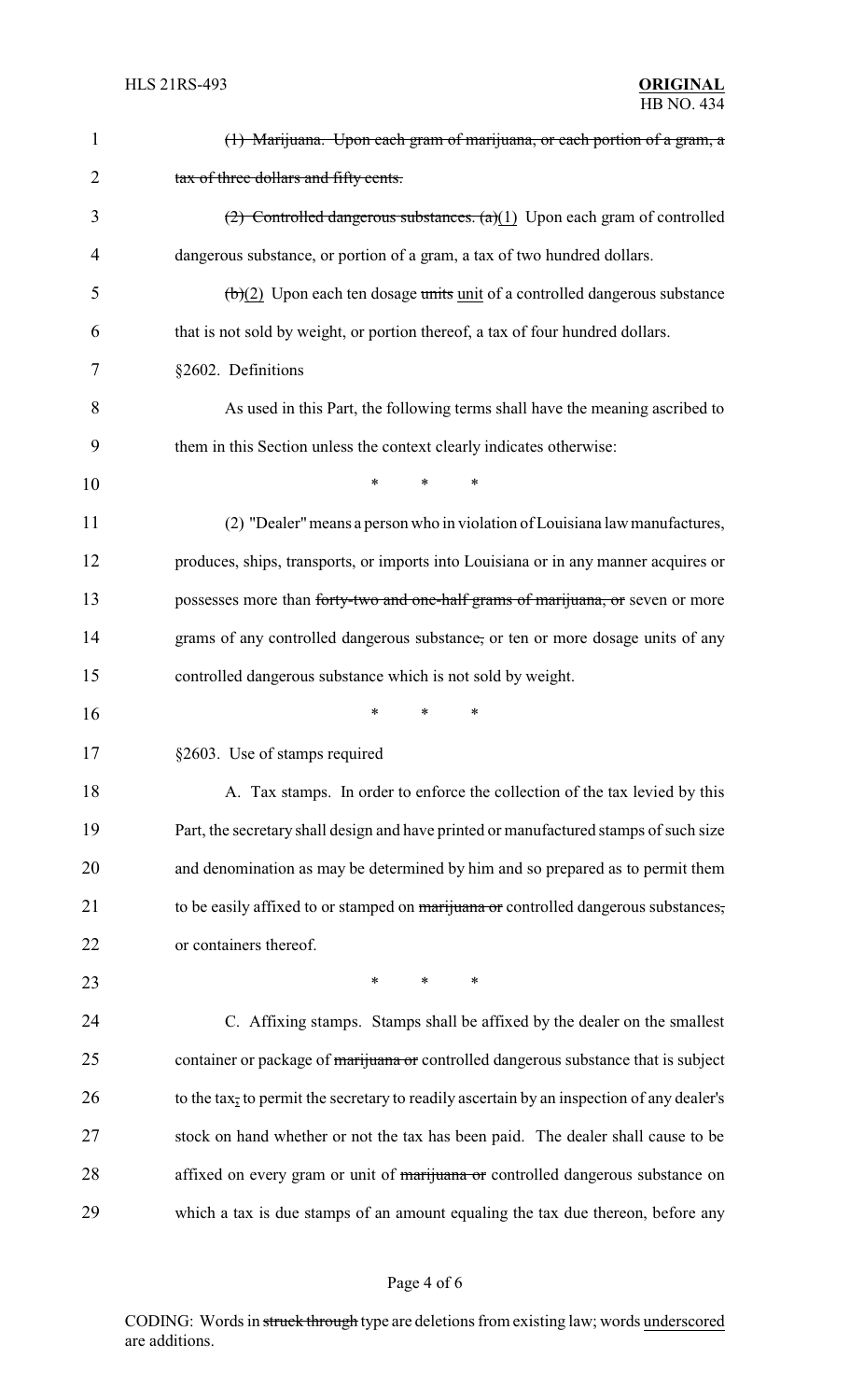| $\mathbf{1}$   | dealer sells, offers for sale, handles, removes, or otherwise disturbs or distributes the |  |  |
|----------------|-------------------------------------------------------------------------------------------|--|--|
| $\overline{2}$ | same. Each stamp may be used only once.                                                   |  |  |
| 3              | §2604. Authority to issue rules and regulations                                           |  |  |
| 4              | The secretary is hereby authorized to issue rules and regulations not in                  |  |  |
| 5              | conflict here with in order to make effective the provisions of this Part. The secretary  |  |  |
| 6              | shall adopt a uniform system of providing, affixing, and displaying official stamps       |  |  |
| 7              | for <i>marijuana</i> and controlled dangerous substances on which a tax is imposed.       |  |  |
| 8              | $\ast$<br>∗<br>*                                                                          |  |  |
| 9              | §2607. Penalties                                                                          |  |  |
| 10             | A. No dealer may possess any marijuana or controlled dangerous substance                  |  |  |
| 11             | upon which a tax is imposed by this Part. In addition to any other criminal penalties,    |  |  |
| 12             | if a dealer possesses any marijuana or controlled dangerous substance upon which          |  |  |
| 13             | the tax has not been paid as evidenced by a stamp, such dealer shall be subject to the    |  |  |
| 14             | additional penalties contained in this Part.                                              |  |  |
| 15             | $\ast$<br>$\ast$<br>*                                                                     |  |  |
| 16             | C. In addition to the tax penalty imposed, a dealer distributing or possessing            |  |  |
| 17             | marijuana or controlled dangerous substances without affixing the appropriate             |  |  |
| 18             | stamps is guilty of a crime and, upon conviction, may be sentenced to imprisonment        |  |  |
| 19             | for not more than five years or receive a penalty of not more than ten thousand           |  |  |
| 20             | dollars, or both.                                                                         |  |  |
| 21             | $\ast$<br>$\ast$<br>$\ast$                                                                |  |  |
| 22             | §2610. Exceptions                                                                         |  |  |
| 23             | Nothing in this Part requires persons lawfully in possession of marijuana or              |  |  |
| 24             | a controlled dangerous substance to pay the tax required under this Part.                 |  |  |
| 25             | Section 2. R.S. $47:2602(3)$ is hereby repealed in its entirety.                          |  |  |
| 26             | Section 3. This Act shall become effective if and when the Act which originated as        |  |  |
| 27             | House Bill No. of this 2021 Regular Session of the Legislature is enacted and becomes     |  |  |
| 28             | effective.                                                                                |  |  |